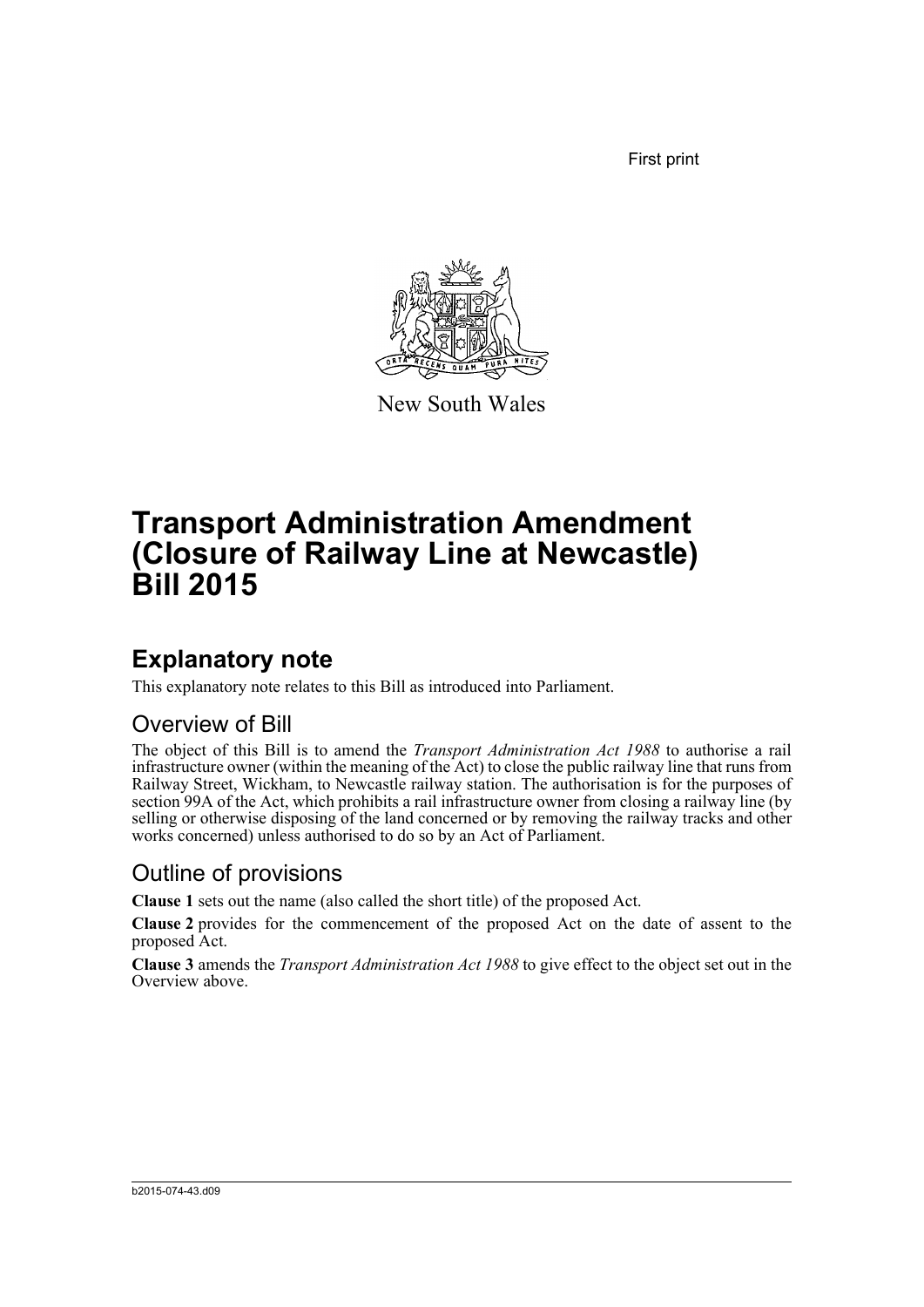First print

Page



New South Wales

# **Transport Administration Amendment (Closure of Railway Line at Newcastle) Bill 2015**

## **Contents**

| 1 Name of Act                                           |  |
|---------------------------------------------------------|--|
| 2 Commencement                                          |  |
| 3 Amendment of Transport Administration Act 1988 No 109 |  |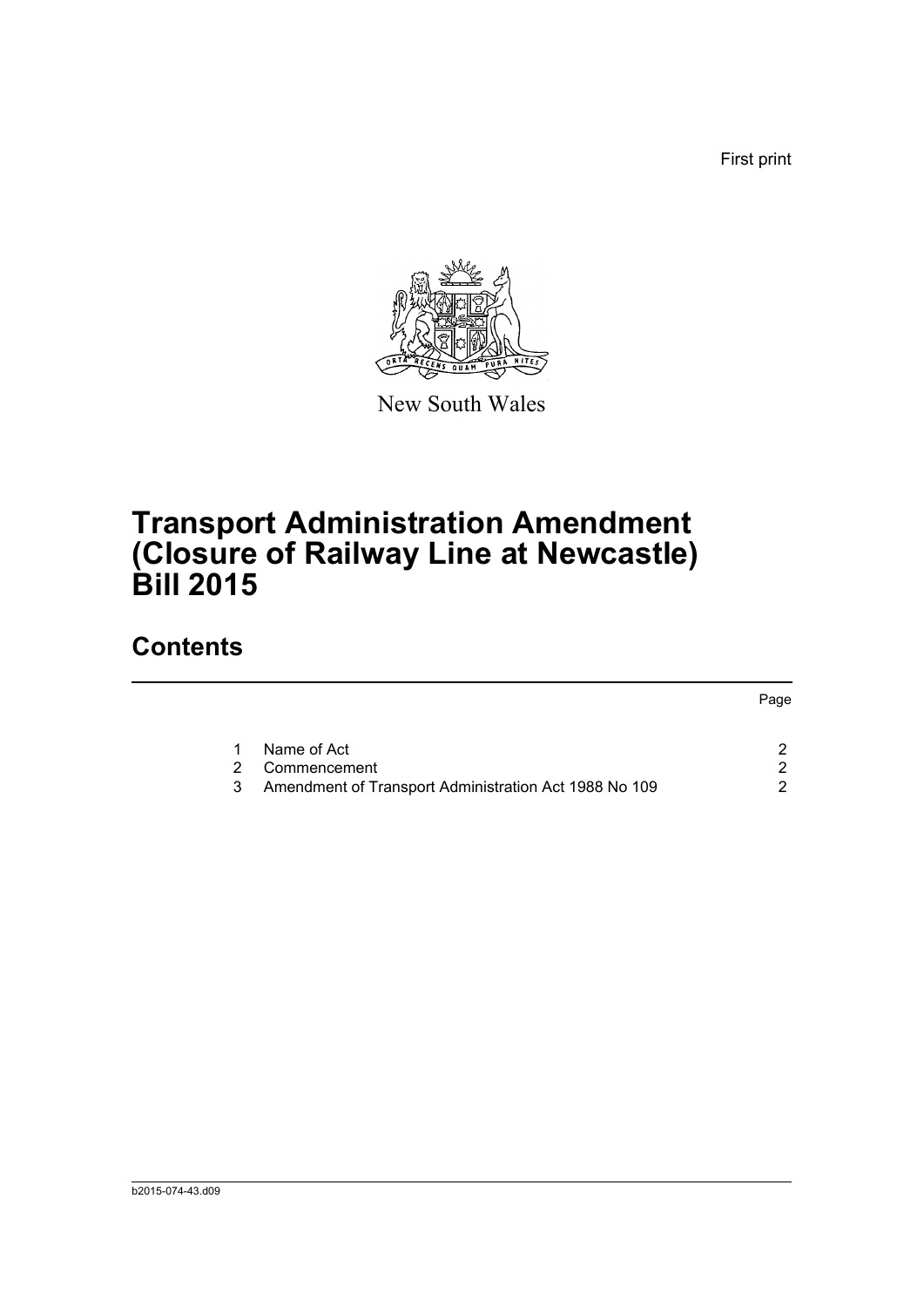

New South Wales

# **Transport Administration Amendment (Closure of Railway Line at Newcastle) Bill 2015**

No , 2015

#### **A Bill for**

An Act to amend the *Transport Administration Act 1988* to authorise the closure of the railway line from Wickham to Newcastle.